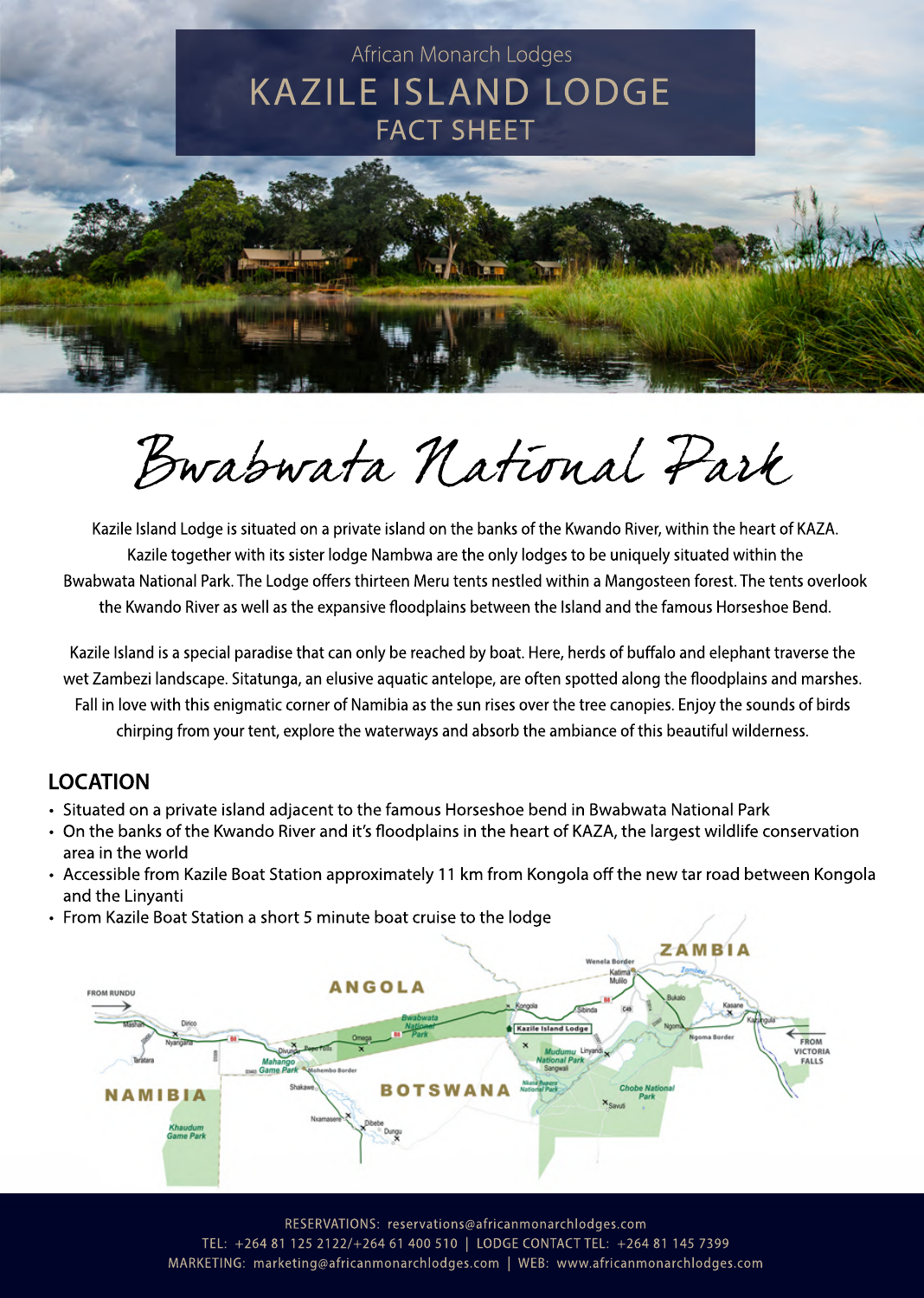# SEASONS

**GreenSeason: PeakSeason:**

April - June; December - March July - November

#### ACCOMMODATION

• 13 tented rooms with 2 three quarter beds

#### RATES

• Provided upon enquiry from marketing@africanmonarchlodges.com

#### TENTED ROOM DETAILS & AMENITIES

- Meru Style Tents raised above the ground on wooden platforms
- En-Suite bathroom with Shower
- Fans in all tents
- 220V European two pin plug points for charging equipment
- Hair dryer
- Outside viewing deck
- Personal laptop safe
- Complimentary in-room mineral water

#### LODGEAMENITIES

- Wifi accessible at the main area
- All major credit cards accepted

#### ELECTRICITY&WATER

- Kazile Island Lodge operates on 220V AC Solar Power, 24 hours a day
- Guest accommodation is equipped with a 220-volt AC plug, which is suitable for hairdryers and the recharging of camera and video batteries
- We supply bottled water in the rooms

#### SMOKING POLICY

- Smoking is only allowed on the private, outside wooden decks that form part of each tented room
- Smoking is not allowed anywhere in the bush or public guest areas or while taking part in any activity

#### DIFTARY NEEDS

• Guests are encouraged to let us know when they make their reservations if they have any special dietary needs

#### LAUNDRY

• We provide laundry services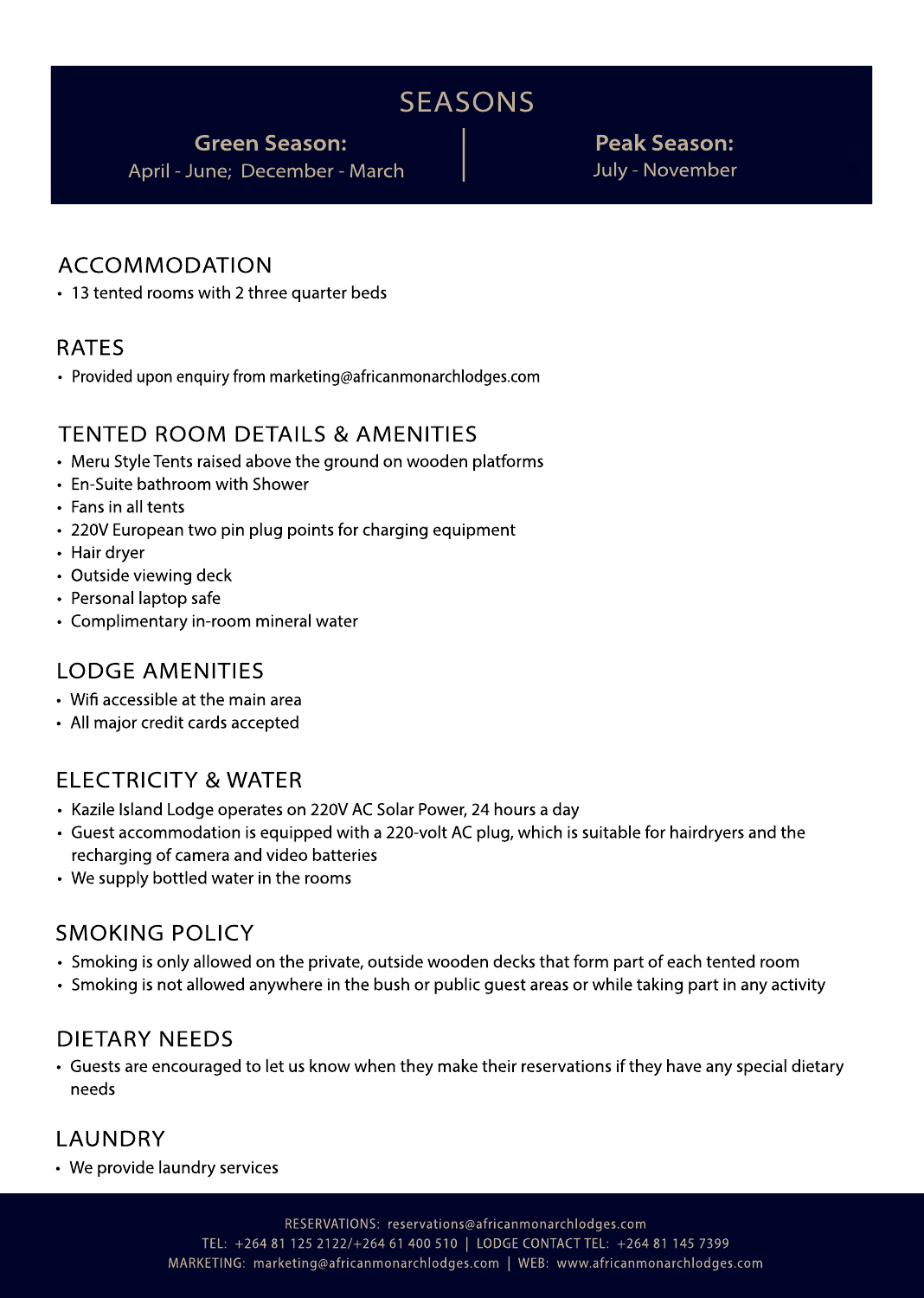# **ACTIVITIES**

| <b>Morning or Afternoon</b><br><b>Game Drive</b>  | As dawn breaks or the afternoon shadows lengthen our game drives<br>depart to discover the unknown behind every bend within the<br>Bwabwata National Park, uniquely located within the largest<br>Conservation area in the Africa.                                                                                                                                                                                                                                                                                                                                                                                                                                                                                                                                                                                                         |
|---------------------------------------------------|--------------------------------------------------------------------------------------------------------------------------------------------------------------------------------------------------------------------------------------------------------------------------------------------------------------------------------------------------------------------------------------------------------------------------------------------------------------------------------------------------------------------------------------------------------------------------------------------------------------------------------------------------------------------------------------------------------------------------------------------------------------------------------------------------------------------------------------------|
|                                                   | Our guides find the perfect stop to disembark and setup the morning<br>coffee or sundowner refreshment in true legendary African style.<br><b>Duration: 3 hours</b>                                                                                                                                                                                                                                                                                                                                                                                                                                                                                                                                                                                                                                                                        |
| <b>Morning or Afternoon</b><br><b>Boat Cruise</b> | The early morning suns rays reflect off the waters edge, the soothing<br>sound of the water as it is gently broken by the bow of the boat cutting<br>through the waters surface. Our guides steer the boats past varied<br>landscapes of papyrus islands and reed floodplains and get within<br>respectful distances of hippos, crocodiles, other mammals and the<br>varied bird species this area is known for. An informative, yet soulful<br>experience on waterways similar to that of the Okavango Delta.<br>Duration: 2.5-3 hours                                                                                                                                                                                                                                                                                                    |
| <b>Bush Walk</b>                                  | Walking Safaris are an incredible way to experience the bush in a<br>more personal and energetic way.<br>Our local guides take great delight in sharing their ancestral<br>repertoire of medicinal uses of the flora along the way and their tales<br>of the wild and their upbringing in this area. It is an experience,<br>which connects and grounds any participant to our Earth.                                                                                                                                                                                                                                                                                                                                                                                                                                                      |
|                                                   | As we are in a truly natural environment with lion, buffalo, elephants,<br>leopard and other wildlife roaming these plains freely, we discourage<br>guests under the age of 12.<br><b>Duration: 2-3 hours</b>                                                                                                                                                                                                                                                                                                                                                                                                                                                                                                                                                                                                                              |
| The Sijwa Project<br><b>Sustainability Tour</b>   | A Boat cruise from the Lodge to Sijwa Island, where the Sijwa host will<br>meet our guests and guide them through the project which was<br>established by African Monarch Lodges as part of its endeavor to be<br>sustainable and give back to the community and conservation by<br>protecting the natural resources and developing the local community<br>through a biodiverse economy. It is here where guests will be<br>entertained and be enriched with local culture as they partake in a visit<br>to the cultural village. A walk through the permaculture plants, recycling<br>workshops where waste such as plastic, glass and cans are turned into<br>beautiful artifacts for sale. Guests can buy and plant trees from our<br>indigenous tree nursery to offset their carbon emissions at the project.<br>Duration: 2.5-3 hours |